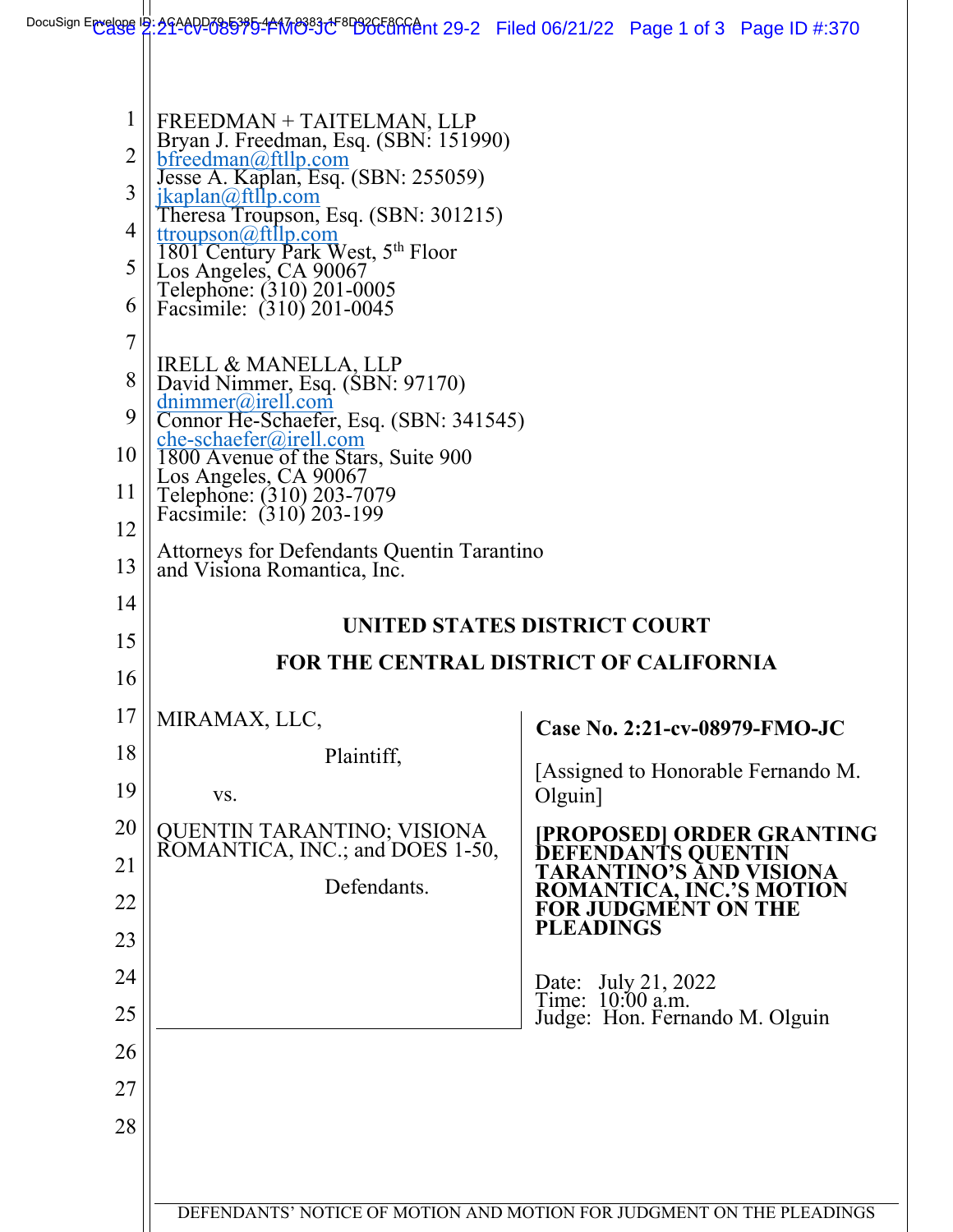## **[PROPOSED] ORDER**

| $\overline{2}$ | On July 21, 2022, the Court heard the Motion for Judgment on the Pleadings       |  |
|----------------|----------------------------------------------------------------------------------|--|
| $\overline{3}$ | (the "Motion") filed by Defendants Quentin Tarantino and Visiona Romantica, Inc. |  |
| $\overline{4}$ | ("Defendants"). The Court has considered the Motion, the opposition of Plaintiff |  |
| 5              | Miramax, LLC ("Plaintiff") thereto, Defendants' Reply, and all of the papers     |  |
| 6              | submitted and arguments made in support of and in opposition to the Motion.      |  |
| 7              | The Court GRANTS Defendants' Motion, and dismisses the Complaint,                |  |
| 8              | without leave to amend.                                                          |  |
| 9              |                                                                                  |  |
| 10             | SO ORDERED.                                                                      |  |
| 11             |                                                                                  |  |
| 12             | DATED:<br>THE HONORABLE FERNANDO M. OLGUIN                                       |  |
| 13             | UNITED STATES DISTRICT COURT JUDGE                                               |  |
| 14             |                                                                                  |  |
| 15             |                                                                                  |  |
| 16             |                                                                                  |  |
| 17             |                                                                                  |  |
| 18             |                                                                                  |  |
| 19             |                                                                                  |  |
| 20<br>21       |                                                                                  |  |
| 22             |                                                                                  |  |
| 23             |                                                                                  |  |
| 24             |                                                                                  |  |
| 25             |                                                                                  |  |
| 26             |                                                                                  |  |
| 27             |                                                                                  |  |
| 28             |                                                                                  |  |
|                |                                                                                  |  |
|                | <b>THE PROPOSED] ORDER GRANTING MOTION FOR JUDGMENT ON THE PLEADINGS</b>         |  |
|                |                                                                                  |  |